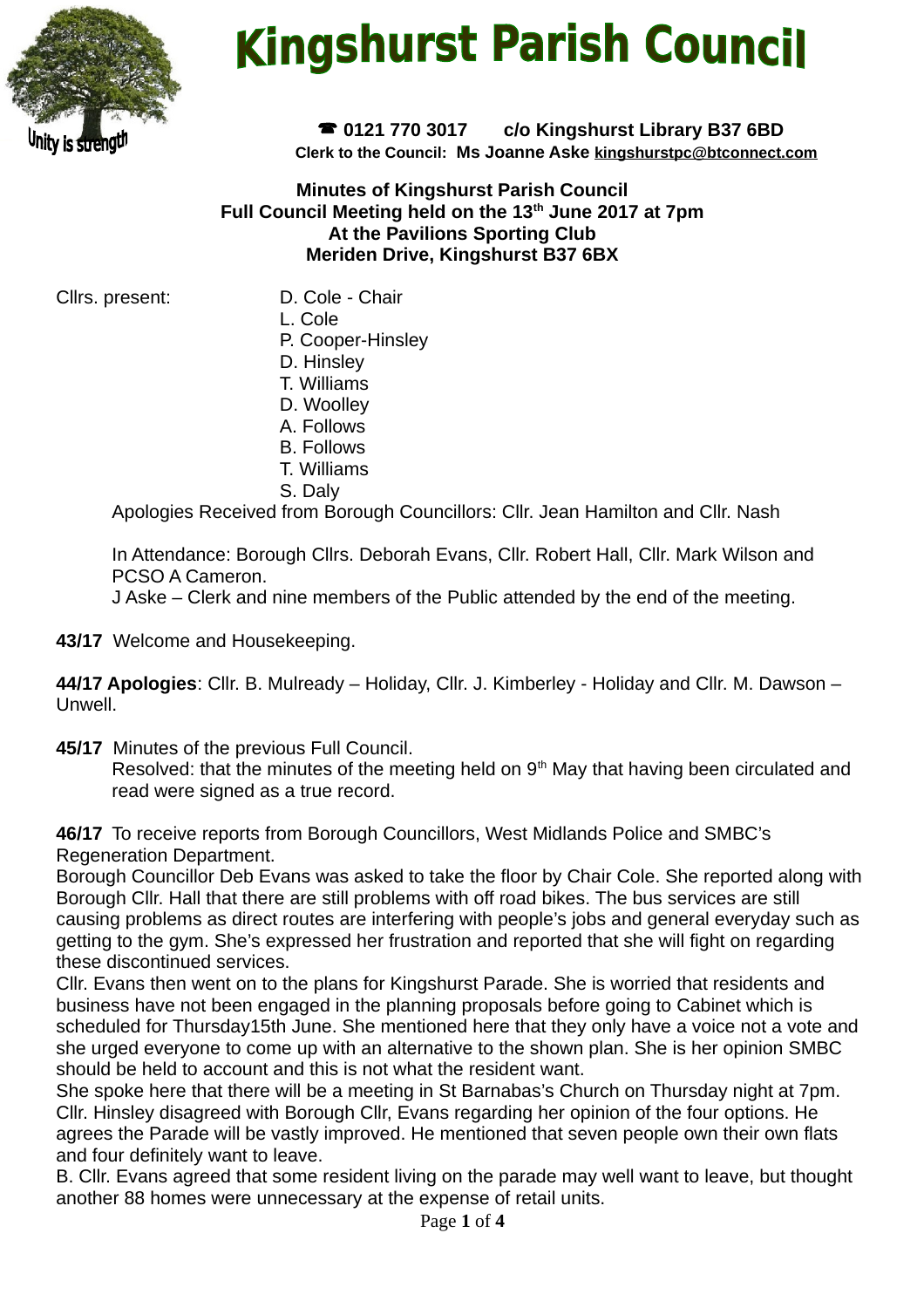It was noted here that homes built in the Master Plan will all be for sale and termed as socially affordable prices.

Cllr. Hall offered his report regarding flooding, parking, the bus services and off road bikes which are ongoing problems. He is looking into all these problems and actively working on relieving the issues that are concerning the residents. He feels that SMBC are not interested.

B. Cllr. Mark Wilson was asked to take the floor. The plans for the Parade will be discussed in the beginning of July, so it's a waiting game to see what happens. The Laburnum Avenue Parking is still ongoing – spare garages are being looked into for extra parking, but the residents are helping each other out with agreements of where each parks heir vehicles. He said Paul Tovey is looking into the problems and may start up some kind of pilot scheme.

Cllr. Woolley mentioned here that the play park is in a terrible disrepair and needs sorting out. He also mentioned the locking of the Parade gates and said the closures are very inconsistent. It's an open invitation for kids to cause problems.

Discussions took place regarding SMBC plans and the selling of land for private homes. It was noted here from Borough Councillors that SMBC does not put the money they raise back into the community.

Chair thanked the Borough Councillors for their input.

He then introduced PCSO Cameron. He asked if there were any questions. Each Parish Councillor asked by the Chair to ask the PSCO a question.

Common issues regarding the parking near Schools were discussed at great length. Members' of the public began to participate at this point. Off road biking, parking on pavements, HGV's on Cooks Lane and prevention of stopping persons from gaining access to the back gardens were also spoken of here. A recent daytime robbery was discussed when the victim was very badly beaten by a man and a woman. They have both been arrested for the crime.

The PCSO asked the councillors and members of the public to report crime, to report where these people live and help the police convict the lawless.

Chair thanked PCSO Cameron.

**47/17** Finance: To receive and approve reports from KPC Finance Committee and make decisions as appropriate.

47.1 Chair of Finance gave a brief report from the earlier committee. He reported that the Finance committee voted to have their meetings before the full Council meeting on the same day. 47.2 To Agree and pass the payment for June totalling £2823.38. Resolved that payments of £2823.38 be passed for payment.

The approval to spend the VAT from the Lottery Award has been granted from Awards for all. Cllr. Hinsley asked if another bank can be pursued for a Non profit treasury Bank account and to ditch applying to HSBC. Chair of Finance A. Follows said that in her report the RFO will seek to ask Lloyds bank to change the account or see if they can help reduce the bank charges.

It was pointed out here that Borough Cllr Nash had telephoned in a report. Clerk had written the report and given a copy to each Parish Councillor. Chair read out the report.

The Bus stop was discussed and Borough Cllr. Evans informed the Council that a legal objection had been lodged regarding the removal of the bus shelter and not replacing another in the road.

#### **48/17** Events

48.1 Cllr. Tina Williams reported a meeting with the Vicar Jo Johnson to finalise the time table for the Flower Festival. She urged the Councillors to participate and come along. A Church service on Sunday  $18<sup>th</sup>$  June with the Bishop will take place and a shared table of food is available.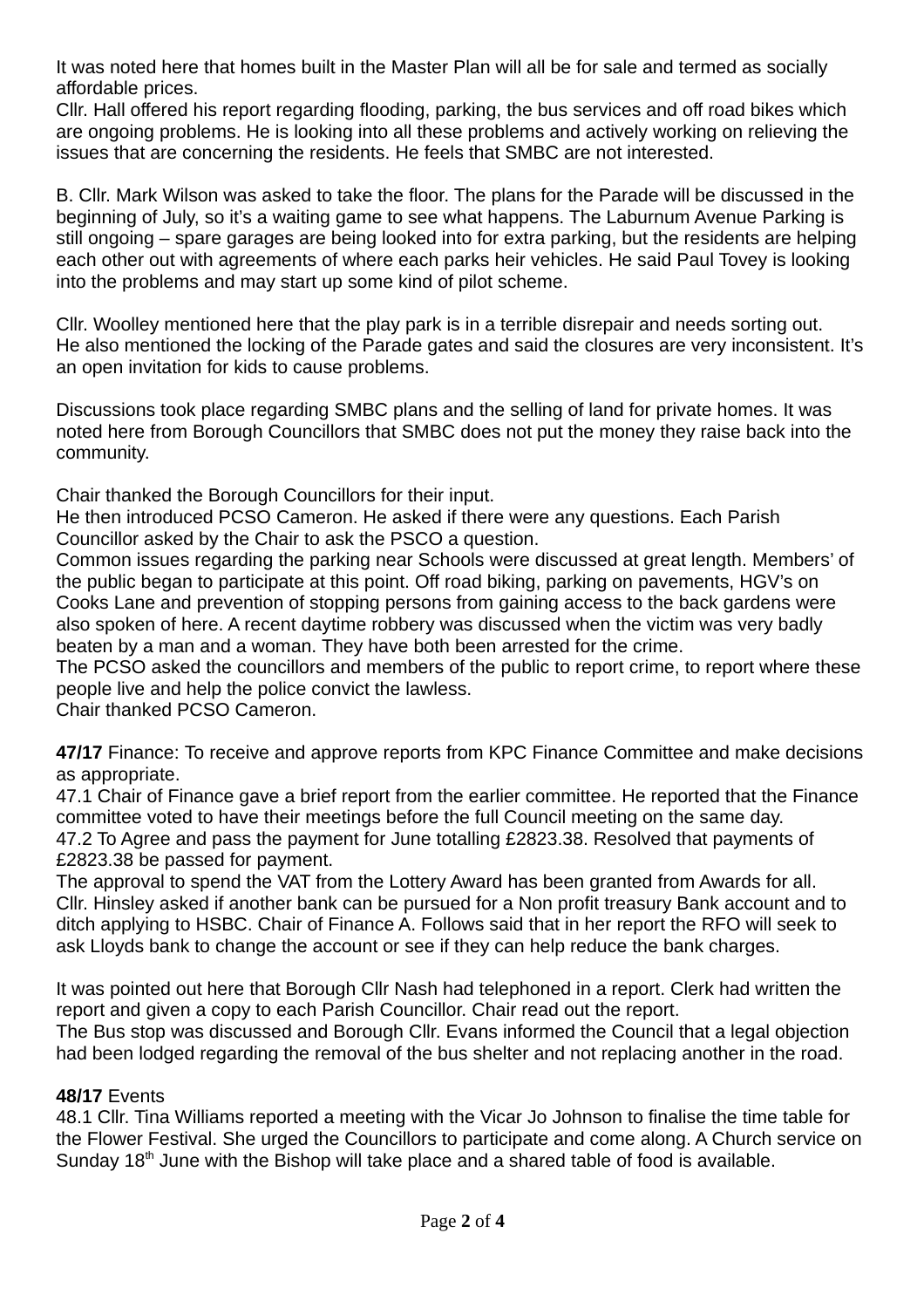## **49/17** Allotments

49.1 Cllr. Pauline Cooper-Hinsley said a meeting will be set up soon to discuss the procedures and also a recent incident that took place in the allotments recently. Common areas that will be discussed are health and safety issues. The Association of the allotment holders needs to be set up very quickly.

49.2 No reports have been submitted as yet.

## **50**/17 Transport and Environmental

50.1 David Cole will hold this at the moment. He will need feedback before a meeting cvan take place.

**51.17** MEB Lease: KPC recently agreed to a five year contract for £150 a year. This is now in the hands of Solicitors for a lease renewal. No updates from Evans Derry Solicitors the KPC representative.

#### **52/17To receive reports from members representing KPC on outside bodies**

52.1 Birmingham Airport Consultative Committee: Cllr. Dawson was absent, the clerk advised the next meeting was in August.

52.2 WALC/SAC. Cllr. Hinsley had nothing to report.

52.3 School Governors Reports. Cllr. A. Follows said the Yorkswood School meeting will be next week. Chair Cole had nothing to report on Kingshurst School.

52.4 North Solihull Partnership Forum: Cllr. Hinsley had nothing to report.

52.5 Regen: Nothing to report.

#### **53/17 Progress reports for information/action and make decisions as appropriate:**

53.1 Cllr. Hinsley reported the new website had been demonstrated and some issues regarding the contact details need to be sorted out. Photos need to be set up soon.

**54/17** Planning: The only paperwork obtained was the papers prepared for the Cabinet to take place on Thursday  $15<sup>th</sup>$  June 2017. Nothing discussed here

#### **55/17 Planning: proposed for the future**

55.1 Local Development Plan: Nothing discussed here.

55.2 Mountford Public House Site: Nothing discussed here.

# **56/17** Information items

56.1 Correspondence and emails:

Cllr. Tina Williams read out a reply received from Fordbridge Town Council thanking her for attending the Chairman's Charity and for her generous donation.

The Clerk read out a letter from Fordbridge Council asking KPC Councillors if they would consider co-opting onto Fordbridge Town Council as there is a small number of vacancies.

B Cllr. Evans mentioned here of a gathering in the Seeds of Hope Thursday 13<sup>th</sup> June at 5pm promoting young people and apprenticeships.

Chair read out a letter from the Mayor of the West Midlands Andy Street. He conveyed his concerns regarding the Travel for West Midlands changes of the bus services.

B. Cllr. Evans said that Andy Street would have no authority to change the agreements and that it is already a done deal.